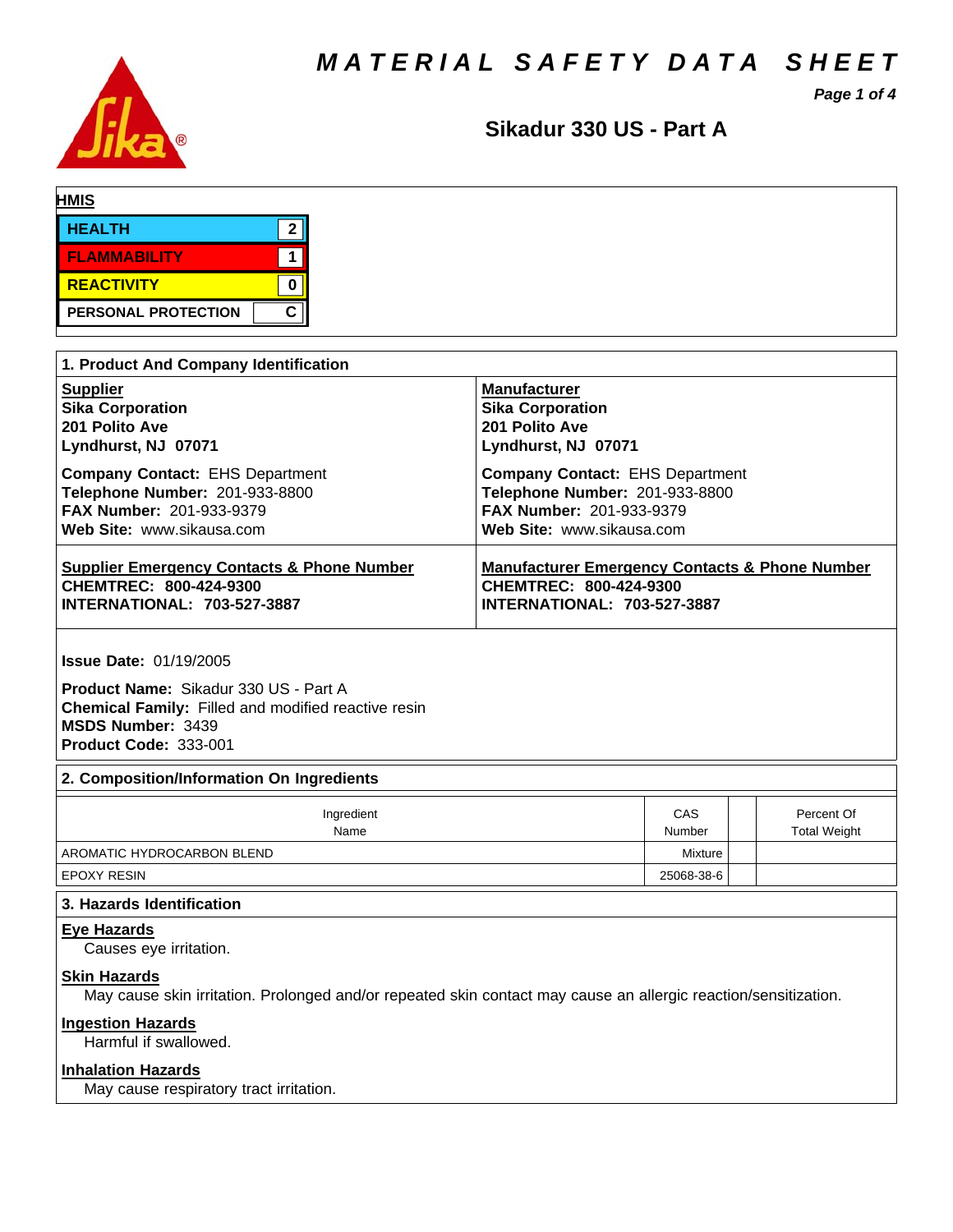## **Sikadur330US-PartA**

## **4.First AidMeasures**

### **Eye**

In case of contact, hold eyelids apart and immediately flush eyes with plenty of tepid water for at least 15 minutes. Get medical attention immediately if irritation develops and persists.

### **Skin**

In case of contact, immediately flush skin with soap and plenty of tepid water for at least 15 minutes. Get medical attention immediately if irritation (redness, rash, blistering) develops and persists.

### **Ingestion**

Dilute with water. Do not induce vomiting. Never give anything by mouth to an unconscious victim. Contact physician.

## **Inhalation**

Remove to fresh air. If breathing has stopped, institute artificial respiration. Consult a physician.

## **5. Fire Fighting Measures**

**Flash Point:** >215°F102°C **Autoignition Point:** N/AV°F

## **Fire And Explosion Hazards**

None known

### **Extinguishing Media**

In case of fire, use water spray (fog) foam, dry chemical, or CO2.

### **Fire Fighting Instructions**

In the event of a fire, firefighters should wear full protective clothing and NIOSH-approved self-contained breathing apparatus with a full facepiece operated in the pressure demand or other positive pressure mode.

## **6. Accidental Release Measures**

Avoid release to the environment. Use appropriate Personal Protective Equipment (PPE). Contain spill and collect with absorbent material and transfer into suitable containers. Do not flush to sewer or allow to enter waterways. Ventilate enclosed area.

## **7. Handling And Storage**

## **Handling And Storage Precautions**

Keep out of reach of children. Store in a cool well ventilated area. Keep containers tightly closed.

## **Storage Precautions**

Protect from frost. Protect from heat and direct sunlight.

## **Work/Hygienic Practices**

Wash thoroughly with soap and water after handling product.

## **8. Exposure Controls/Personal Protection**

### **Engineering Controls**

Use with adequate general and local exhaust ventilation. Refer to the current edition of "Industrial Ventilation: A Manual of Recommended Practice" published by the American Conference of Governmental Industrial Hygienists for information on the design, installation, use, and maintenance of exhaust systems.

## **Eye/Face Protection**

Safety glasses with side shields or goggles.

## **Skin Protection**

Avoid skin contact. Wear long sleeve shirt and long pants. Wear chemical resistant gloves.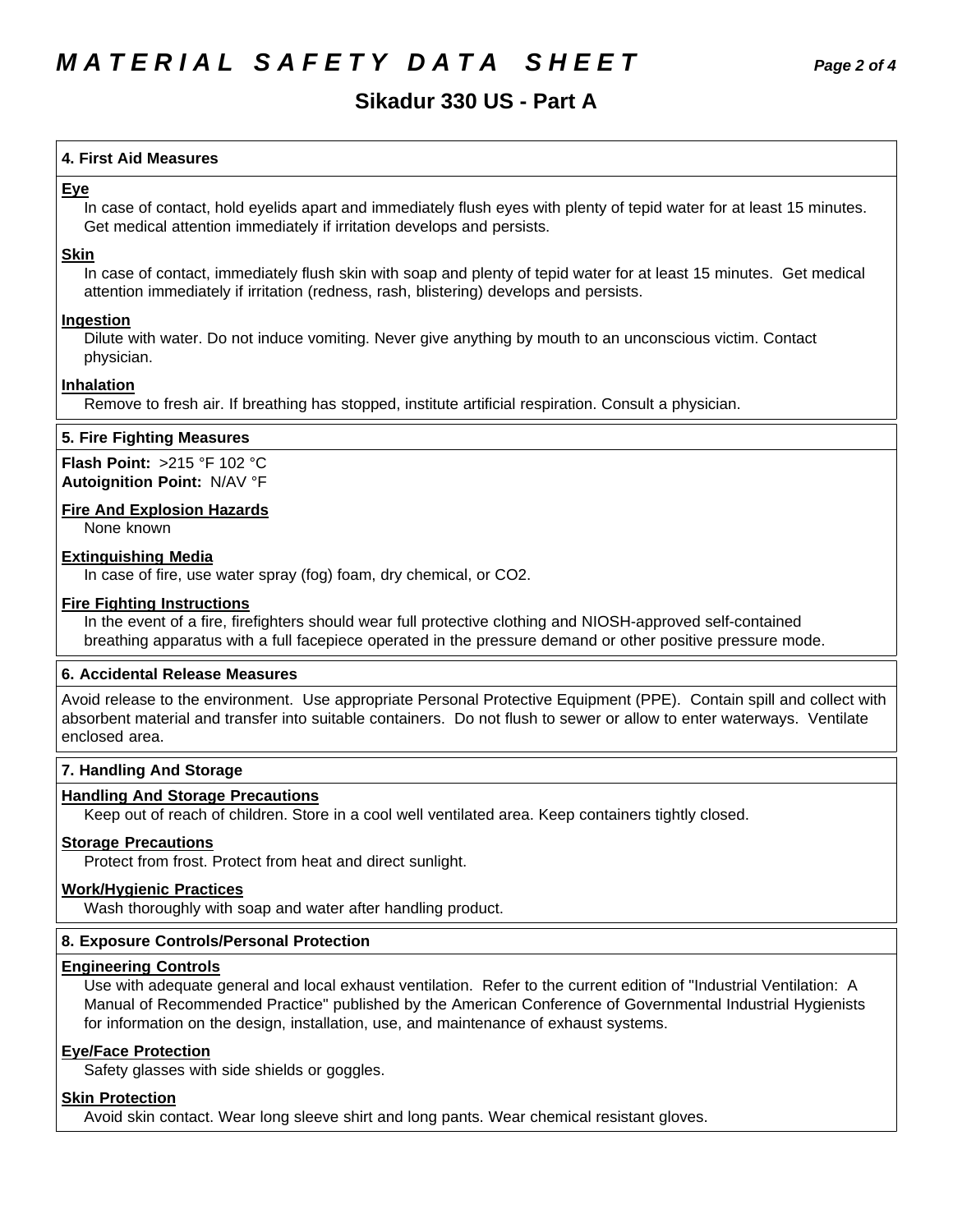# *MATERIAL SAFETY DATA SHEET Page 3 of 4*

## **Sikadur330US-PartA**

### **8. Exposure Controls/Personal Protection - Continued**

#### **Respiratory Protection**

A respirator protection program that meets 29 CFR 1910.134 requirement must be followed whenever workplace conditions warrant a respirator's use.

## **Other/General Protection**

Wash thoroughly with soap and water after handling.

### **9. Physical And Chemical Properties**

**Appearance** White paste

**Odor**

Mild aromatic odor

**Chemical Type:** Mixture **Physical State:** Solid **Specific Gravity:** 1.37

#### **10. Stability And Reactivity**

**Stability: STABLE Hazardous Polymerization:** WILL NOT OCCUR

### **Conditions To Avoid (Stability)**

None known

### **Incompatible Materials**

Strong oxidizing materials, acids, bases.

## **Hazardous Decomposition Products**

CO, CO2

### **Conditions To Avoid (Polymerization)**

Hazardous reactions with Amines, Phenols No decomposition if used as prescribed.

#### **11. Toxicological Information**

No Data Available...

### **12. Ecological Information**

No Data Available...

### **13. Disposal Considerations**

Dispose in accordance with applicable federal, state and local government regulations. Waste generators must determine whether a discarded material is classified as a hazardous waste. USEPA guidelines for the classification determination are listed in 40 CFR Parts 261.3. Additionally, waste generators must consult state and local hazardous waste regulations to ensure complete and accurate classification.

#### **14. Transport Information**

### **Proper Shipping Name**

Not Regulated by the US DOT

#### **15. Regulatory Information**

### **U.S. Regulatory Information**

All ingredients of this product are listed or are excluded from listing under the U.S. Toxic Substances Control Act (TSCA) Chemical Substance Inventory.